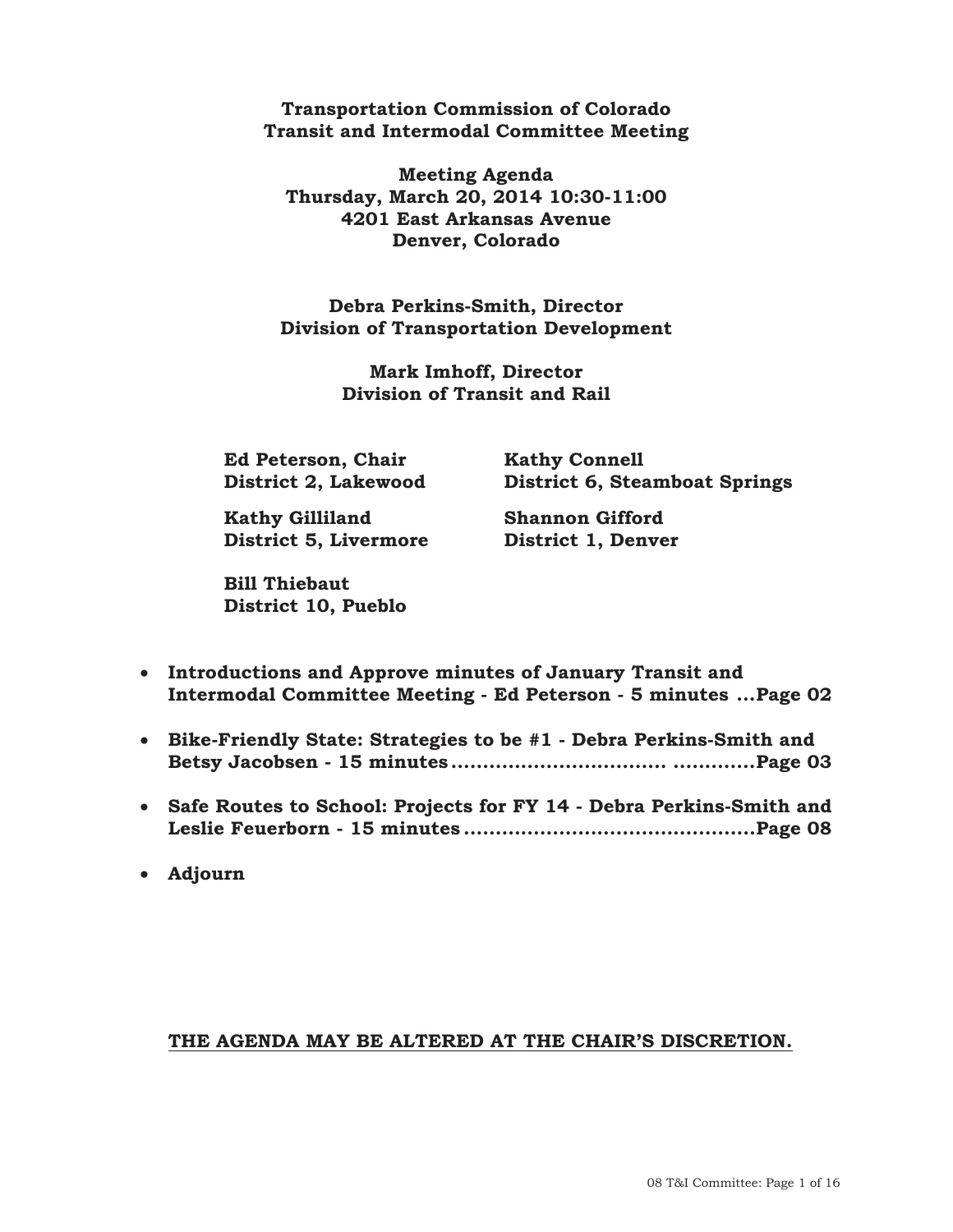#### **Transit & Intermodal Committee Meeting Minutes January 16, 2014**

Committee Members Attending: Ed Peterson (Chair), Shannon Gifford, Kathy Gilliland, Kathy Connell, and Bill Thiebaut.

Also attending were: Commissioners Doug Aden, Heather Barry, Les Gruen, Steven Hoffmeister, and Sidny Zink. Staff present included DTR Director Mark Imhoff, DTD Director Debra Perkins-Smith, Region 1 Director Tony DeVito, Region 3 Director Dave Eller, and OPGR Director / Commission Secretary Herman Stockinger.

Chairman Peterson called the meeting to order at 9:35 am.

- 1. **Approval of November 2013 Minutes:** The minutes of the November 2013 meeting were approved unanimously as written.
- 2. **FY 2015 FASTER Transit Project Recommendations / Future Years FASTER Redistribution:** Mark Imhoff gave a presentation on the FASTER Transit Project Recommendations for FY 2015, as well as a proposal to consider a redistribution of FASTER dollars for FY 2016 and beyond. He noted the Commission would be asked to approve the FY 2015 projects at the February meeting.

The redistribution proposal is to be developed through the first half of the year based on guiding principles, which principles are themselves based on Policy Directive 14 measures which have already been previously vetted through the Commission: transit utilization (ridership), transit asset condition (state of good repair for bus fleets), connectivity among transit systems, and streamlining the distribution process (government efficiency).

The T&I committee provided advisory-level support for the guiding principles, but provided strong cautions on the connectivity principle. It was re-emphasized that the T&I Committee and other commission members have noted prior concerns about FASTER allocations to operating expenditures beyond CDOT-operated services. Staff was given the direction to further define how connectivity principles could be achieved, to come back with a better definition of that, and to steer away from any situations where CDOT funds would be used to bail out under-performing, locally-unsupported services.

3. **Colorado High Speed Transit: AGS and ICS Status and Project Completion**: David Krutsinger gave a presentation outlining the completion of the Advanced Guideway System Feasibility Study (AGS Study) in the I-70 Mountain Corridor, and the Interregional Connectivity Study (ICS) in the I-25 Front Range Corridor. He highlighted the need, previously established by the State Rail Plan, to maintain Colorado's option to compete for future funds by following FRA guidance for high speed rail, and for maintaining & updating a State Rail Plan. He noted that the vision for the system, integrating the findings from both the AGS and ICS studies meets FRA criteria for capital & operating benefits exceeding the costs. David noted on the capital side, the social and economic benefits are greater than the cost of construction, but that money for construction is not available.

Questions were asked for examples and justification of the finding that operating revenues would exceed operating costs, specifically tied to densities of population found in Colorado now or expected to be found within the planning horizon of 2035/2040. David replied he would pull together such materials and other materials for a February or March workshop. Mark Imhoff noted that the Draft Reports would be released tomorrow to the Project Leadership Team members of each study.

Commissioner Aden asked whether the AGS findings meet the EIS triggers for a "not feasible" finding. Director Hunt replied that there is an "implemented or funded" clause in the EIS, on which the "or funded" portion cannot be fully determined until 2025 arrives. He noted that other decision triggers are not met yet either, since minimum program elements are not fully funded.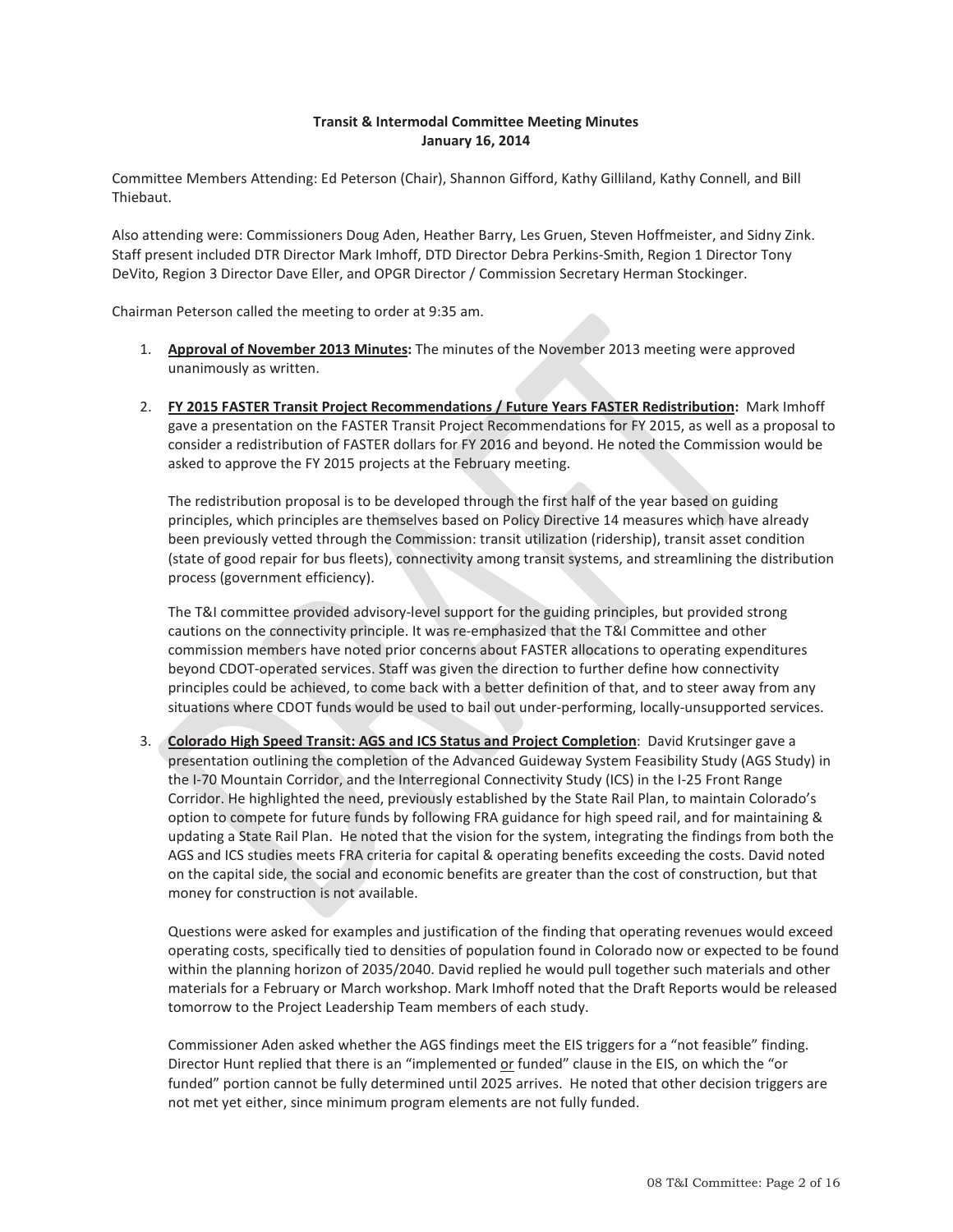# MEMORANDU

**DEPARTMENT OF TRANSPORTATION** Division of Transportation Development 4201 East Arkansas Avenue Denver, Colorado 80222 (303) 757-9011



| DATE:        | <b>March 20, 2014</b>                                                                           |
|--------------|-------------------------------------------------------------------------------------------------|
| TO:          | <b>Intermodal Committee of the Transportation Commission</b>                                    |
| <b>FROM:</b> | Debra Perkins-Smith, Director, DTD<br><b>Betsy Jacobsen, Section Manager, Bike/Ped Programs</b> |
|              | <b>SUBJECT:</b> #1 Bike Friendly State                                                          |

#### **Purpose**

This memo provides recommended strategies for advancing the state of Colorado from the Number Two Bicycle Friendly State, to Number One.

#### **Action Requested**

Provide direction on specific strategies listed below and detailed in the attached spreadsheet.

#### **Background**

Each year the League of American Bicyclists (LAB) releases a ranking of all the states for how "Bike Friendly" each state is. This ranking is based on a lengthy survey, data on a multitude of factors and is about the whole state, not only what is being done on the state highway system. In 2013, Colorado ranked #2 and Governor Hickenlooper in his State of Health Address stated that he wanted Colorado to be the #1 Bike Friendly state by 2015. Governor Hickenlooper recognizes the economic benefits of this endeavor as biking contributes more than \$1 Billion to the economy (year 2000 data) and with the expansion of cycling events is an even larger economic generator today.

In November, the Transit and Intermodal Committee received a presentation from staff on six potential strategies to move Colorado towards being Number One. Staff was then asked to further define the strategies going forward.

The six strategies presented to the Committee were based on analysis of the results of the LAB surveys and rankings as well as looking at what will be best for the biking program in Colorado. These are:

- 1. Establish a Governor's statewide bicycle advisory committee
- 2. Adopt a mode share goal for biking in Colorado
- 3. Dedicate funding for the Safe Routes to School program
- 4. Implement AASHTO's US Bike Route System in Colorado
- 5. Add bicycle safety to the State Highway Safety Plan
- 6. Implement Performance Measures for Biking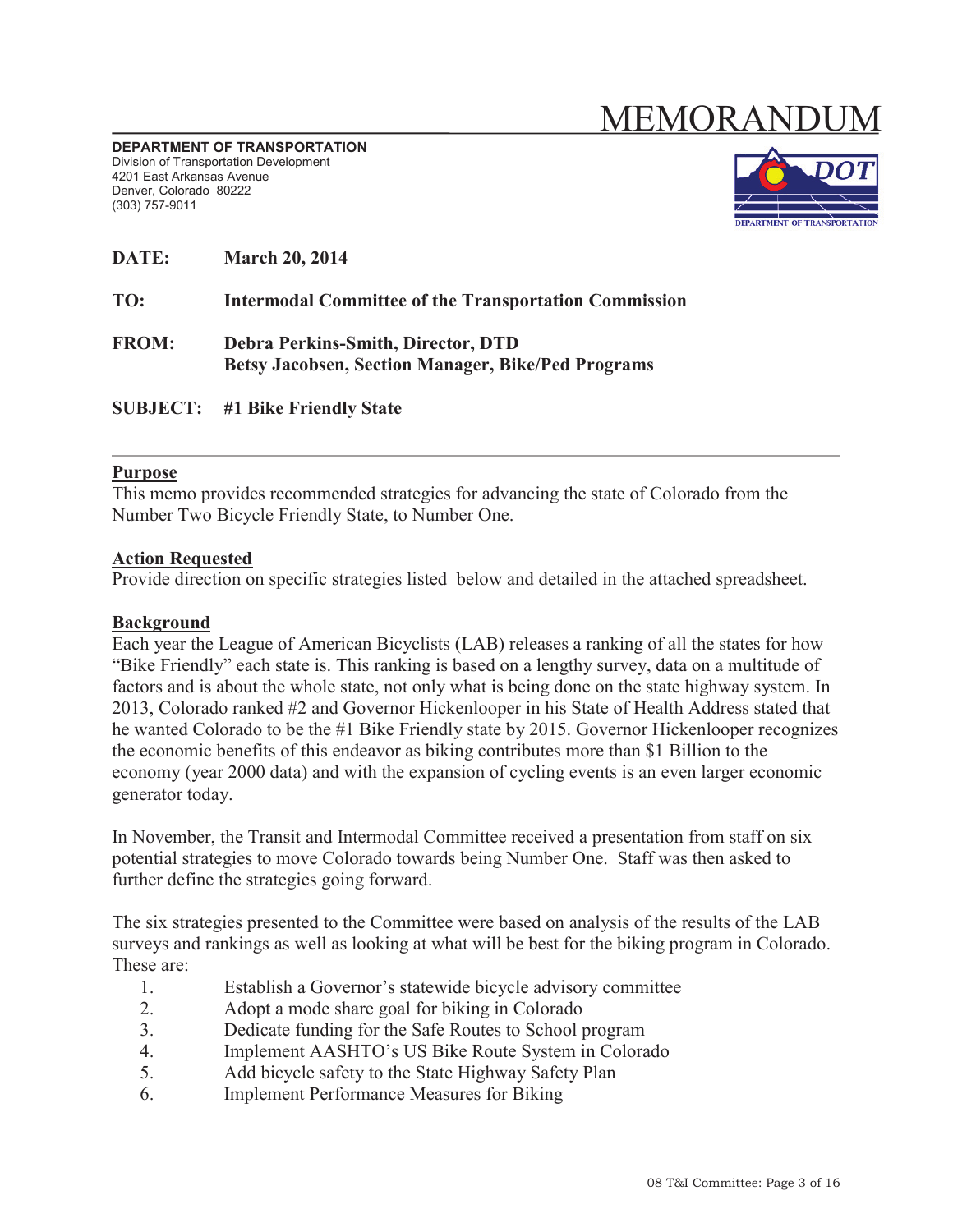Some of the above strategies are already underway as part of the bike/ped program at CDOT. Others require partnerships with stakeholders or local governments. Some require additional resources and some are more expensive than others but also have a high return value.

**Attachment A** lists each strategy with a description, staff and financial resources needed to implement the strategy, and the timeline associated with each. If the Committee directs staff to proceed with these strategies, funding would be provided from the DTD federal planning funds and staff resources would be accommodated either within DTD or in partnership with other parts of the CDOT organization.

The League of American Bicyclists' ranking is done in five categories. Below is a table showing Colorado and the other top states.

|                              | WA<br>#1       | C <sub>O</sub><br>#2 | <b>OR</b><br>#3 | <b>MN</b><br>#4 | DE<br>#5              |
|------------------------------|----------------|----------------------|-----------------|-----------------|-----------------------|
| Legislation & Enforcement    | 5              | 5                    | $\overline{4}$  | $\overline{4}$  | $\overline{4}$        |
| Policies & Programs          | $\overline{4}$ | $\overline{4}$       | $\overline{4}$  | $\overline{4}$  | 3                     |
| Infrastructure & Funding     | $\overline{3}$ | 2                    | $\overline{2}$  | 3               | $\mathcal{D}_{\cdot}$ |
| Education &<br>Encouragement | 5              | $\overline{4}$       | $\overline{4}$  | $\overline{4}$  | 4                     |
| Evaluation & Planning        | $\overline{3}$ | $\overline{2}$       | 3               | 2               | 2                     |

Because Colorado has both a CDOT policy on including provision for Bike/Ped in every project and a state law requiring accommodations for Bike/Ped in all projects, a share the road law, and training and support from law enforcement, Colorado scores high in legislation and enforcement. Other areas have room for improvement. We have already done many things to improve the biking experience in Colorado and our ranking has gone up from  $24<sup>th</sup>$  to  $2<sup>nd</sup>$  since 2008. Strategies to address Infrastructure and Funding and Evaluation and Planning will be important to moving to Number One.

#### **Next Steps**

With Committee direction staff will move forward with implementation steps on these strategies and report progress periodically.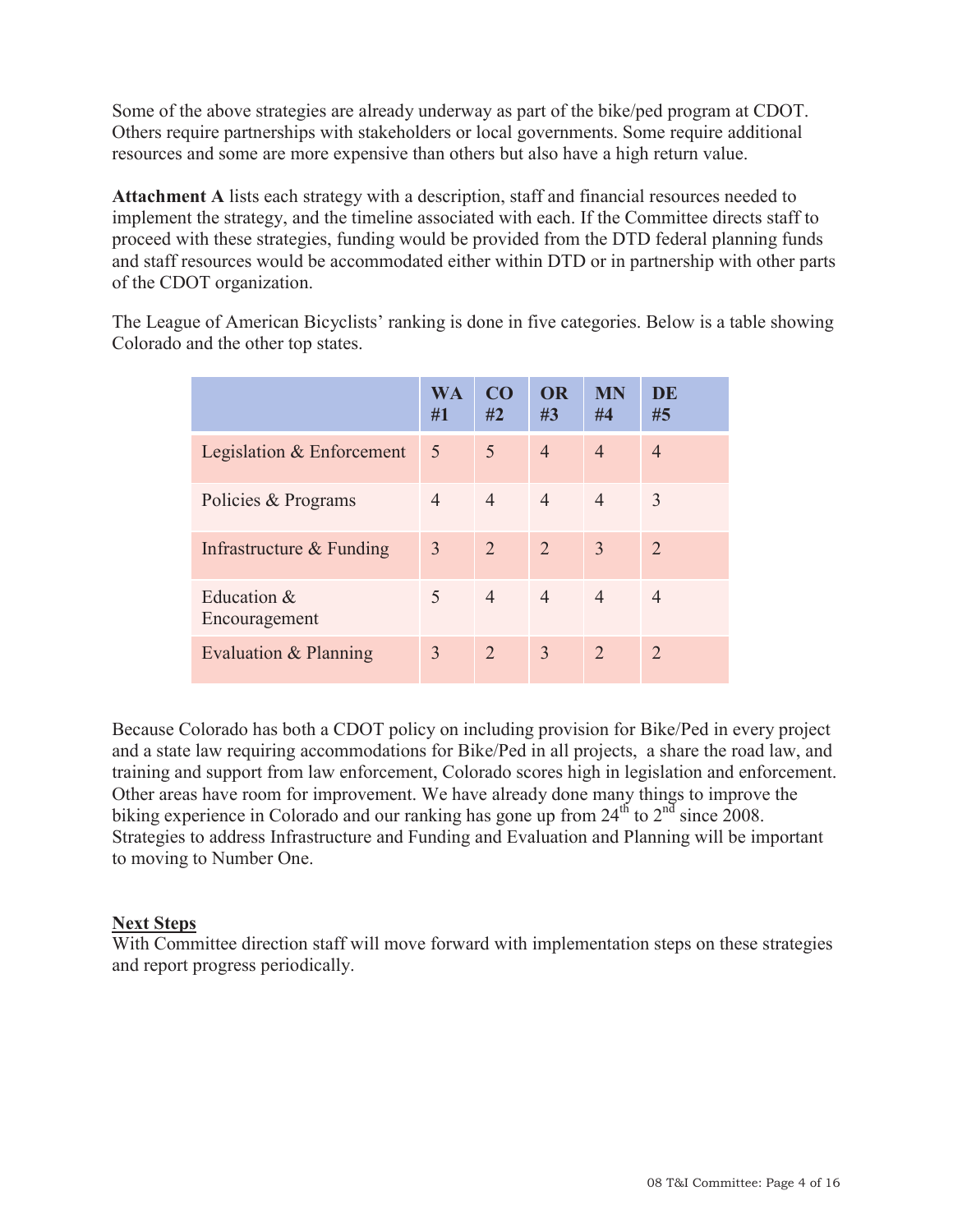#### Colorado Strategies to Becoming the Number One Bicycle Friendly State March 20, 2014

| <b>Strategy</b> |                                                                                                                                                                                                                                                                                                                                                                          | <b>Description</b>                                                                                                                                                                                                                                                                                                                                                                                                                                          | <b>Staff Resources</b>                                                                                                                                                                                                                                                                                                                                             | <b>Timeline</b>                                                                                                                                                                                                                                                                         | <b>Financial Commitment</b>                                                                                                                                                                                                                                                                                                   | <b>Notes</b>                                                                                                                                                                                                                                                                                                                       |  |
|-----------------|--------------------------------------------------------------------------------------------------------------------------------------------------------------------------------------------------------------------------------------------------------------------------------------------------------------------------------------------------------------------------|-------------------------------------------------------------------------------------------------------------------------------------------------------------------------------------------------------------------------------------------------------------------------------------------------------------------------------------------------------------------------------------------------------------------------------------------------------------|--------------------------------------------------------------------------------------------------------------------------------------------------------------------------------------------------------------------------------------------------------------------------------------------------------------------------------------------------------------------|-----------------------------------------------------------------------------------------------------------------------------------------------------------------------------------------------------------------------------------------------------------------------------------------|-------------------------------------------------------------------------------------------------------------------------------------------------------------------------------------------------------------------------------------------------------------------------------------------------------------------------------|------------------------------------------------------------------------------------------------------------------------------------------------------------------------------------------------------------------------------------------------------------------------------------------------------------------------------------|--|
|                 |                                                                                                                                                                                                                                                                                                                                                                          |                                                                                                                                                                                                                                                                                                                                                                                                                                                             |                                                                                                                                                                                                                                                                                                                                                                    |                                                                                                                                                                                                                                                                                         |                                                                                                                                                                                                                                                                                                                               |                                                                                                                                                                                                                                                                                                                                    |  |
| 1               | Establish a Governor-appointed<br><b>Statewide Bicycle Advisory</b><br>Committee consisting of diverse<br>representation from across the<br>state to provide input on programs<br>and policies. Members may<br>include representation from CCI,<br>CML, DOLA, Tourism, Office of<br>Economic Development, CDOT,<br>MPOs, education, bicycle<br>advocates, citizens, etc. | Governor's Advisory Committee - the<br>Governor's office takes lead in establishing<br>an Executive Order creating the committee, meetings and participate in<br>providing details regarding purpose and<br>authority of committee, selection of<br>representatives, membership term, etc.<br>CDOT staff serve as member on committee.                                                                                                                      | Ongoing. Staff time would<br>be required to attend<br>decisions and activities of<br>the committee. It's<br>anticipated that more time<br>would be required as the<br>committee is formed, but<br>then reduced as a regular<br>schedule is determined.<br>Anticipate 8-16 hours per<br>month.                                                                      | Recommend presenting the Staff time for meeting<br>May. Gov office leads<br>development of E.O. and<br>appointments. Committee<br>could be formed by early<br>fall.                                                                                                                     | concept to the Governor by attendance and any related<br>activities such as research.<br>presentations, etc.(DTD)<br>Committee members<br>would be responsible for<br>any costs associated with<br>travel and meetings.                                                                                                       | The League of American Bicyclists<br>includes this as part of their<br>scoring and identified it for<br>improvement.                                                                                                                                                                                                               |  |
| $\overline{2}$  | Adopt a statewide bicycling mode<br>share goal                                                                                                                                                                                                                                                                                                                           | Some Colorado communities and MPOs<br>have a goal for bicycle mode share; but<br>CDOT, and the State, do not.<br>The Governor's Advisory Committee could<br>recommend a statewide goal. CDOT could<br>support it by making a recommendtion to<br>the TC and including it in PD14.<br>Additionally, continued expansion of the<br>Bike/Ped Counting Program is needed to<br>provide accurate data regarding actual<br>usage to measure progress toward goal. | Staff would be used to<br>research mode share goals<br>throughout the state and<br>identify a target for<br>Colorado.<br>Bike/Ped staff and Traffic<br>Analysis staff is required to<br>expand the counting<br>program. The current 50%<br>FTE will need to expand to<br>100% to manage the<br>program and analysis or<br>consultant services will be<br>required. | Research on this project<br>could begin this spring, with $ $250,000 - $300,000$ for<br>a recommendation to the<br>TC by fall.<br>Expansion of both<br>permanent and short-<br>duration counters will be<br>needed to provide<br>adequate data. Installation<br>over a two-year period. | A capital investment of<br>equipment and<br>installations is required to<br>bring the bike/ped<br>counting program to a level<br>for statewide analysis.<br>Could focus on certain<br>regions first. An<br>operational budget and<br>staff support would also be<br>needed on-going.<br>Anticipate funding from<br>SPR funds. | The League of American Bicyclists<br>provides points for having a<br>mode share goal and working<br>towards it.<br>Just as motorized traffic counts<br>help drive decisions, non-<br>motorized counts are also<br>needed in transportation<br>decisions. To make effective<br>investments, accurate data needs<br>to be collected. |  |
|                 |                                                                                                                                                                                                                                                                                                                                                                          |                                                                                                                                                                                                                                                                                                                                                                                                                                                             |                                                                                                                                                                                                                                                                                                                                                                    |                                                                                                                                                                                                                                                                                         |                                                                                                                                                                                                                                                                                                                               |                                                                                                                                                                                                                                                                                                                                    |  |
|                 |                                                                                                                                                                                                                                                                                                                                                                          |                                                                                                                                                                                                                                                                                                                                                                                                                                                             |                                                                                                                                                                                                                                                                                                                                                                    |                                                                                                                                                                                                                                                                                         |                                                                                                                                                                                                                                                                                                                               |                                                                                                                                                                                                                                                                                                                                    |  |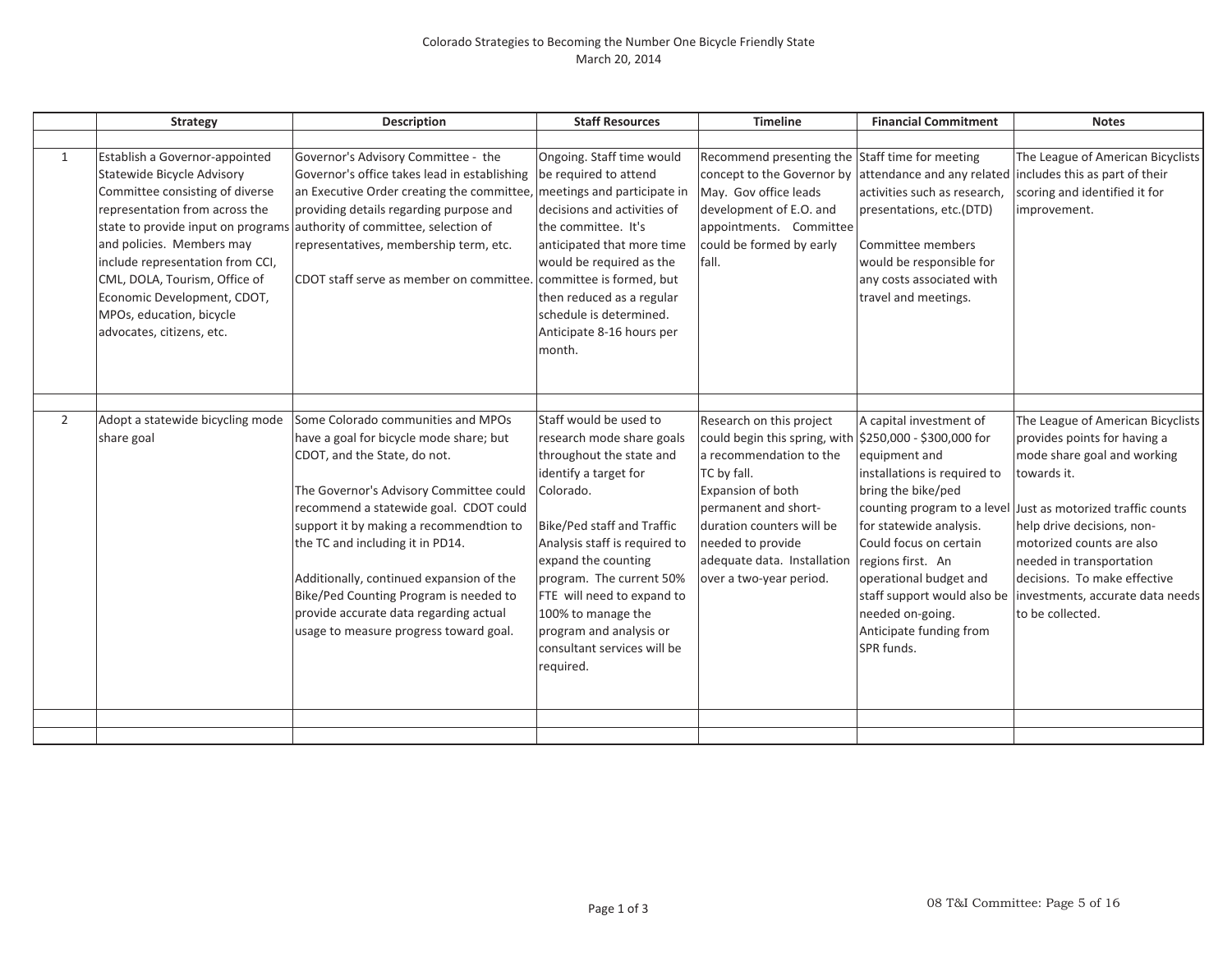|                | <b>Strategy</b>                                                                                                                                                                                                                                   | Description                                                                                                                                                                                                                                                                                                                                                                                                                                                                                                                                                            | <b>Staff Resources</b>                                                                                                                                                                                        | <b>Timeline</b>                                                                                                                          | <b>Financial Commitment</b>                                                                                                                                              | <b>Notes</b>                                                                                                                                                                                                                                                                                           |
|----------------|---------------------------------------------------------------------------------------------------------------------------------------------------------------------------------------------------------------------------------------------------|------------------------------------------------------------------------------------------------------------------------------------------------------------------------------------------------------------------------------------------------------------------------------------------------------------------------------------------------------------------------------------------------------------------------------------------------------------------------------------------------------------------------------------------------------------------------|---------------------------------------------------------------------------------------------------------------------------------------------------------------------------------------------------------------|------------------------------------------------------------------------------------------------------------------------------------------|--------------------------------------------------------------------------------------------------------------------------------------------------------------------------|--------------------------------------------------------------------------------------------------------------------------------------------------------------------------------------------------------------------------------------------------------------------------------------------------------|
| $\overline{3}$ | Dedicate funding for Safe Routes<br>to School Program.                                                                                                                                                                                            | Currently, there is no dedicated funding for<br>this popular, grass-roots program. Project<br>and administration costs need to be<br>provided. Past funding levels have been<br>approximately \$2M per year. No project<br>funding is available after FY 14.<br>A bill is being introduced to the Colorado<br>Legislature that requests general funds to<br>support SRTS. CDOT plans to support the<br>bill.                                                                                                                                                           | Currently CDOT has one FTE<br>dedicated to this program<br>through FY16 and paid for<br>with remaining SAFETEA-LU<br>funds; but no dedicated<br>project funds beyond FY14.                                    | Dedicated funds would<br>need to be identified for<br>future years in order to call<br>for projects and administer<br>a program in FY15. | Funding for infrastructure,<br>education, and<br>administration has been<br>approximately \$2M per<br>year.                                                              | This is a key elment of the state<br>ranking. Without funding for this<br>program, it's unlikely we will<br>even retain our Number Two<br>ranking.                                                                                                                                                     |
| 4              | System<br>US Bike Route system is intended<br>to identify best intra and inter-<br>state bike routes. Routes across<br>Colorado both E/W and N/S would<br>be identified. These may be on<br>state highways or on local roads or<br>a combination. | Implement AASHTO US Bike Route This will take coordination with local<br>agencies as well as neighboring states.<br>Criteria for determining routes will need to<br>be created.<br>Prospective routes identified.<br>Meetings with local agencies and public<br>outreach will be required.<br>IGAs with local agencies will need<br>development.<br>Coordination with surrounding states will<br>be needed.<br>Approval from AASHTO is required<br>(applications are accepted once a year).<br>Once approved, publishing of routes on<br>maps and signage on roadways. | Significant amount of time<br>from staff to oversee and<br>implement the program. It<br>is anticipated that 30-50%<br>cumulative FTE time within<br>CDOT, as well as consultant<br>support would be required. | Once staff and consultant<br>are identified, preparing<br>the first submission to<br>AASHTO would be<br>approximately 18-24<br>months.   | Consultant expenses are<br>expected to be<br>approximately \$400,000<br>total but phase 1 could be<br>\$75,000-\$100,000. Funds<br>from SPR or potential<br>TIGER grant. | Adopting specific routes could<br>have a economic impact by<br>bringing more travelers to our<br>state. It may also improve safety<br>as we improve specific roads<br>where more bicyclists ride.<br>This is also a specific question on<br>the League's annual survey and<br>would affect our rating. |
|                |                                                                                                                                                                                                                                                   |                                                                                                                                                                                                                                                                                                                                                                                                                                                                                                                                                                        |                                                                                                                                                                                                               |                                                                                                                                          |                                                                                                                                                                          |                                                                                                                                                                                                                                                                                                        |
| 5              | Add Bicycle Safety to the Strategic<br>Highway Safety Plan                                                                                                                                                                                        | Bicycle safety is one of the seven emphasis DTD staff is attending<br>groups in the Plan.                                                                                                                                                                                                                                                                                                                                                                                                                                                                              | meetings and providing<br>input to the plan. Expect<br>less than 10% of FTE time<br>during the next six months.                                                                                               | Anticipated completion of<br>the Strategic Highway<br>Safety Plan is late summer,<br>2014.                                               | None until plan is<br>implemented.                                                                                                                                       | The League of American Bicyclists<br>suggested this as one of the areas<br>to improve Colorado's scoring.                                                                                                                                                                                              |
|                |                                                                                                                                                                                                                                                   |                                                                                                                                                                                                                                                                                                                                                                                                                                                                                                                                                                        |                                                                                                                                                                                                               |                                                                                                                                          |                                                                                                                                                                          |                                                                                                                                                                                                                                                                                                        |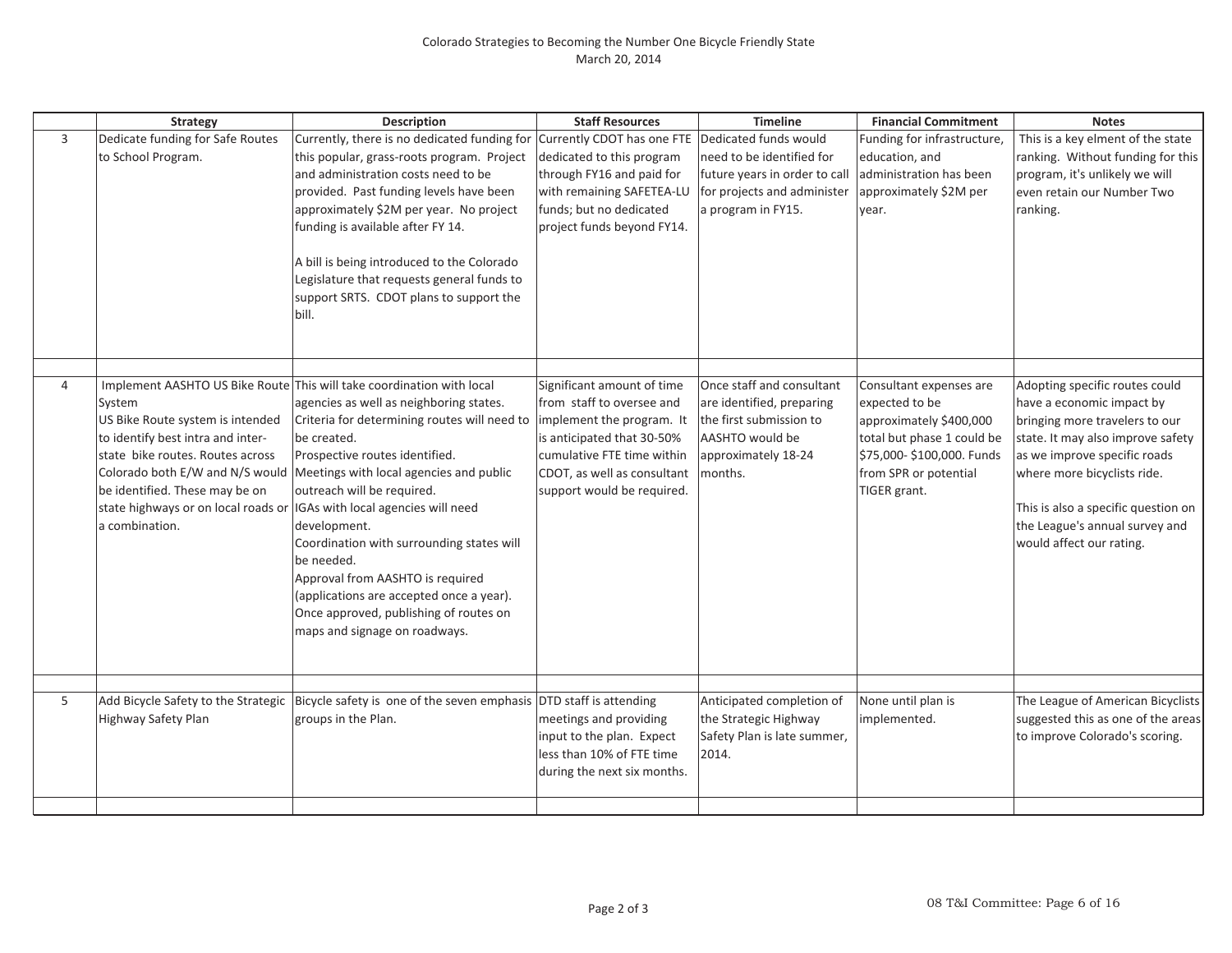|   | Strategy                    | <b>Description</b>                                                      | <b>Staff Resources</b>                 | Timeline                    | <b>Financial Commitment</b> | <b>Notes</b>                                                |
|---|-----------------------------|-------------------------------------------------------------------------|----------------------------------------|-----------------------------|-----------------------------|-------------------------------------------------------------|
| 6 |                             | Implement Performance Measures Performance measures are being finalized | Consultant support would               | Two years to collect        | Inventory collection will   | The League of American Bicyclists                           |
|   | to track statewide progress | as part of the Statewide Bicycle/Pedestrian be required for developing  |                                        | exisiting data from locals, | require both staff and      | recommends each state establish                             |
|   |                             | Plan Phase II. Data needed to support                                   | data.                                  | inventory SH system,        | outside expenses such as    | performance measures to                                     |
|   |                             | performance measures includes:                                          |                                        | consolidate all data,       |                             | specific data base purchase determine progress. In addition |
|   |                             | 1) Developing an inventory of                                           | Additionally, staff time               | implement financial         | and consultant support.     | to performance, these                                       |
|   |                             | bicycle/pedestrian facilities to measure                                | equating to 50% FTE for two reporting. |                             | Costs are estimated to be   | measurements can help guide                                 |
|   |                             | extent of system.                                                       | years would be needed to               |                             | \$300,000.                  | decisions on funding.                                       |
|   |                             |                                                                         | do data entry, extraction,             |                             |                             |                                                             |
|   |                             | 2) Determining method to identify funds                                 | mappng, training,                      |                             | Need to determine cost      |                                                             |
|   |                             | spent on bike/ped projects when they're                                 | coordination with                      |                             | and timeline for financial  |                                                             |
|   |                             | part of a larger project. Identify and                                  | MPOs/locals.                           |                             | reporting.                  |                                                             |
|   |                             | implement changes in reporting.                                         |                                        |                             |                             |                                                             |
|   |                             | Additionally, coordination and training                                 |                                        |                             |                             |                                                             |
|   |                             | appropriate staff would be required.                                    |                                        |                             |                             |                                                             |
|   |                             |                                                                         |                                        |                             |                             |                                                             |
|   |                             |                                                                         |                                        |                             |                             |                                                             |
|   |                             |                                                                         |                                        |                             |                             |                                                             |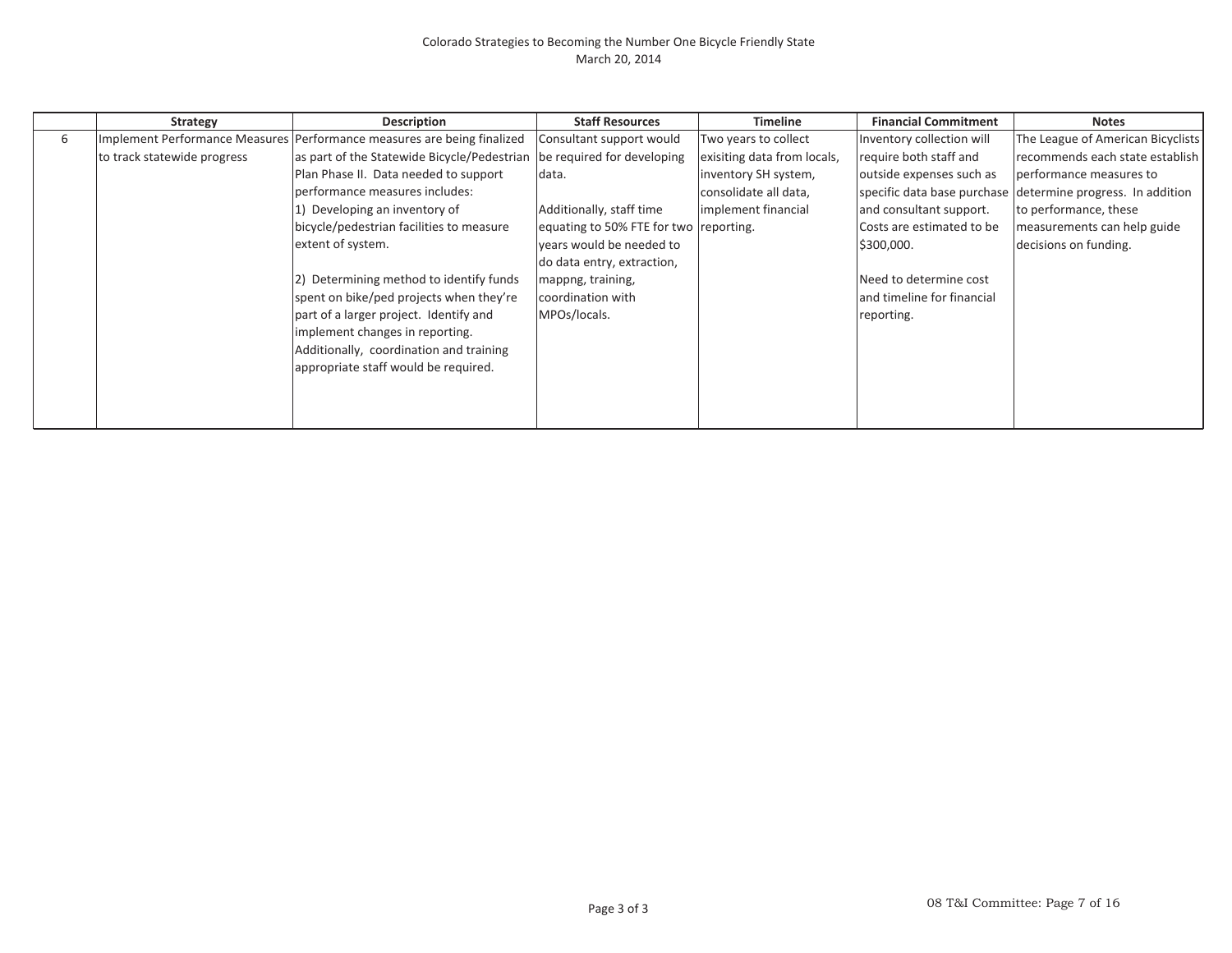# STATE OF COLORADO

#### **DEPARTMENT OF TRANSPORTATION**



| DATE:        | March 20, 2014                                                    |
|--------------|-------------------------------------------------------------------|
| TO:          | Transit and Intermodal Committee of the Transportation Commission |
| <b>FROM:</b> | Debra Perkins-Smith, Director, DTD                                |
|              | <b>SUBJECT:</b> Safe Routes to School (SRTS) FY14                 |

#### **Purpose**

This memo summarizes information about the list of Safe Routes to School projects recommended for funding for FY 2014.

#### **Action Requested**

Recommend to full Commission the approval of the SRTS projects for FY 2014 as selected by the nine-member SRTS Advisory Committee established in state statute.

#### **Background**

SRTS is a Federal program designed to enable and encourage more children K-8 to walk and bike to school. Since its inception in 2005, CDOT's SRTS program has distributed \$15.4 million FHWA funds through 175 grants to schools, school districts, cities, towns, and counties for both infrastructure (capital) and non-infrastructure (education and encouragement) projects. Between 60 and 100 schools per year benefit from this program, this equates to more than 300,000 total Colorado students to date. Additionally, parents, teachers, drivers, and other community members also benefit from SRTS programs.

Under MAP-21, SRTS was combined with other programs and included within the Transportation Alternatives Program (TAP). Because the amount of Federal funding for TAP was reduced from the level formerly allocated to Transportation Enhancement (TE), Commission decision was not to designate a specific portion of TAP funds for SRTS past FY13. Therefore, the only funds available for projects in FY14 are the remaining SAFETEA-LU funds resulting from project savings or project withdrawals (i.e., Colorado Springs school closure).

These are 100% federal funds dedicated to SRTS and cannot be used for any other program. FHWA requires 10-30% of the funds to be used for educational projects. We were able to maintain this requirement this year at 15% of funding awarded to non-infrastructure (education) projects while using savings from previous non-infrastructure projects.

In addition to federal requirements, Colorado statute requires funds to be distributed based in proportion to the geographic distribution of K-8 student population. In Colorado, approximately 75% of the projects are awarded to urbanized areas (MPOs) and 25% in rural areas (TPRs). This is not a formula that provides funding for every TPR. The statute also requires that the projects be selected through a competitive process by a nine-member advisory committee which is appointed by the CDOT Executive Director.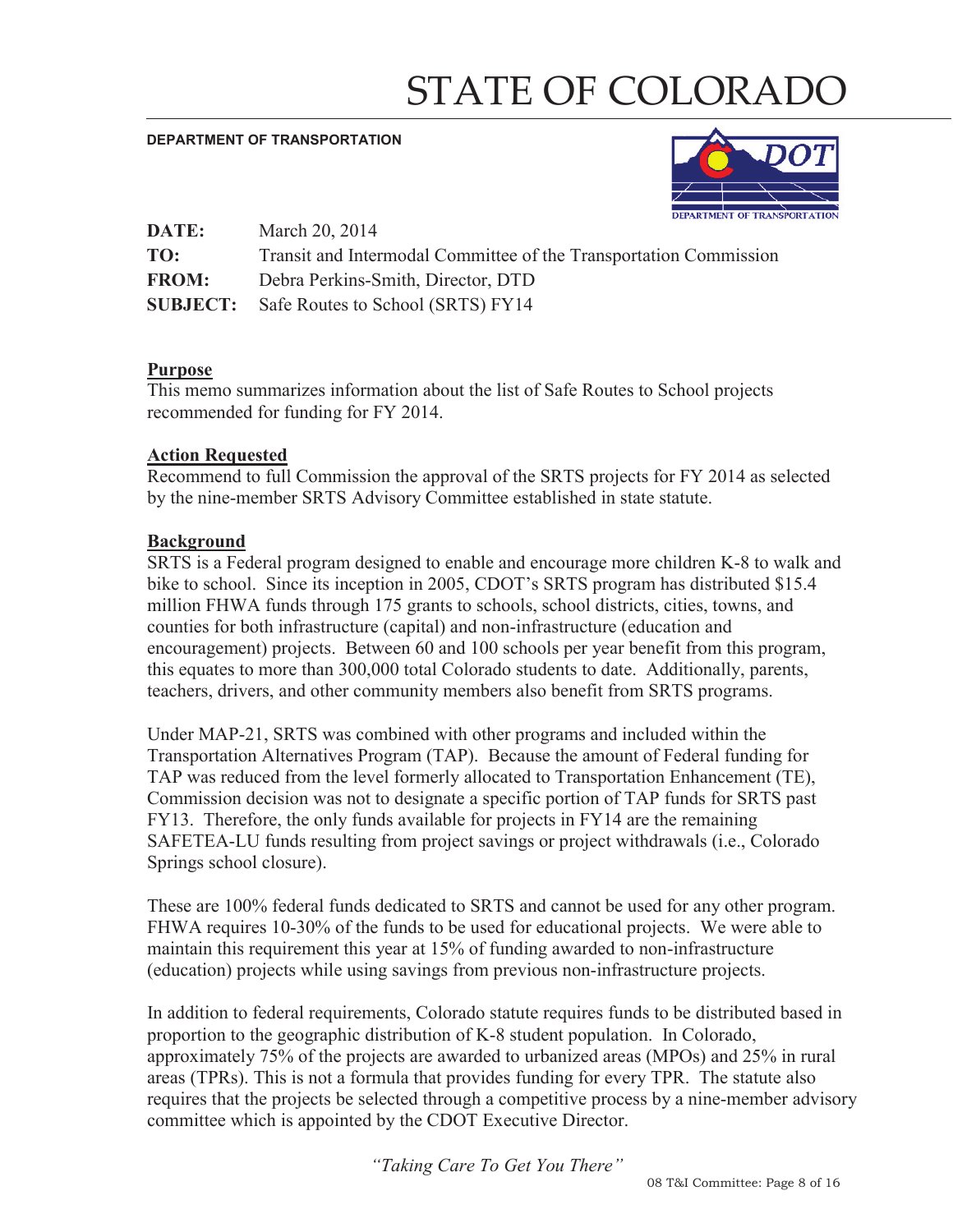#### **Details**

For FY14, CDOT has \$2,458,873 to distribute. A total of 40 applications were received with representation from all five CDOT regions. Twenty-two (55 percent) were infrastructure; 18 (45% percent) were non-infrastructure; 71 percent of projects are from MPO areas and 29 percent from TPRs. Total requests equaled \$6,376,372 – exceeding the amount available by a ratio of more than 2 to 1.

The applications were reviewed and scored by the Safe Routes to School Advisory Committee, which, by rule, consists of representatives of MPOs, TPRs, educators, pedestrians, bicyclists, law enforcement, and parents. CDOT Region engineers also screened the infrastructure applications for review on construction, budget, ROW and other issues that might prohibit execution of the project.

The Committee spends hours reading and scoring every project, and then coming together for a full day to discuss, evaluate and determine the very best projects for funding. The Committee also ensures all budget items are eligible and appropriate to the project. In a few cases where items are ineligible, they are removed from the application and the award amount is reduced.

The projects recommended for funding for FY 2014 total \$2,361,169. A complete list of recommended projects is attached. That will still leave a balance of approximately \$97,704 (\$79,752 for infrastructure projects and \$17,952 for non-infrastructure projects) which is not enough to fund the next highest-scored projects in each category. By the end of calendar year 2014, staff will determine how to allocate these and any additional funds from other SRTS project close-outs.

#### **Key Benefits**

Colorado is seeing an impact from SRTS. According to a national survey from participating SRTS recipients, the percentage of parents supporting walking and biking to school significantly increased from 24.9% to 33% from 2007 through 2012. In some Colorado schools, biking and walking to school has increased by more than 31% with schools in Boulder and Loveland seeing an average of 27% and 32% of students at participating schools biking and walking to school, replacing vehicle trips and reducing emissions in school zones.

A requirement of Colorado's SRTS grantees is to collect and report classroom travel tallies and parent surveys. We, and they, receive valuable information about the progress of their projects and for planning for sustainability. According to a sample of 8,000 surveys, 62% of Colorado parents believe schools are "strongly encouraging" or "encouraging" students to walk and bike to/from school, up from 45% in 2008. Parent's opinion that walking and biking to/from school is "very healthy" for their child has increased by 17% after the introduction of a SRTS program at their child's school. Parents also report a 25% increase of students living one to two miles from school asking for permission to walk or ride to school. Overall, SRTS has increased rates of children walking and biking to school in 95% of schools receiving funds.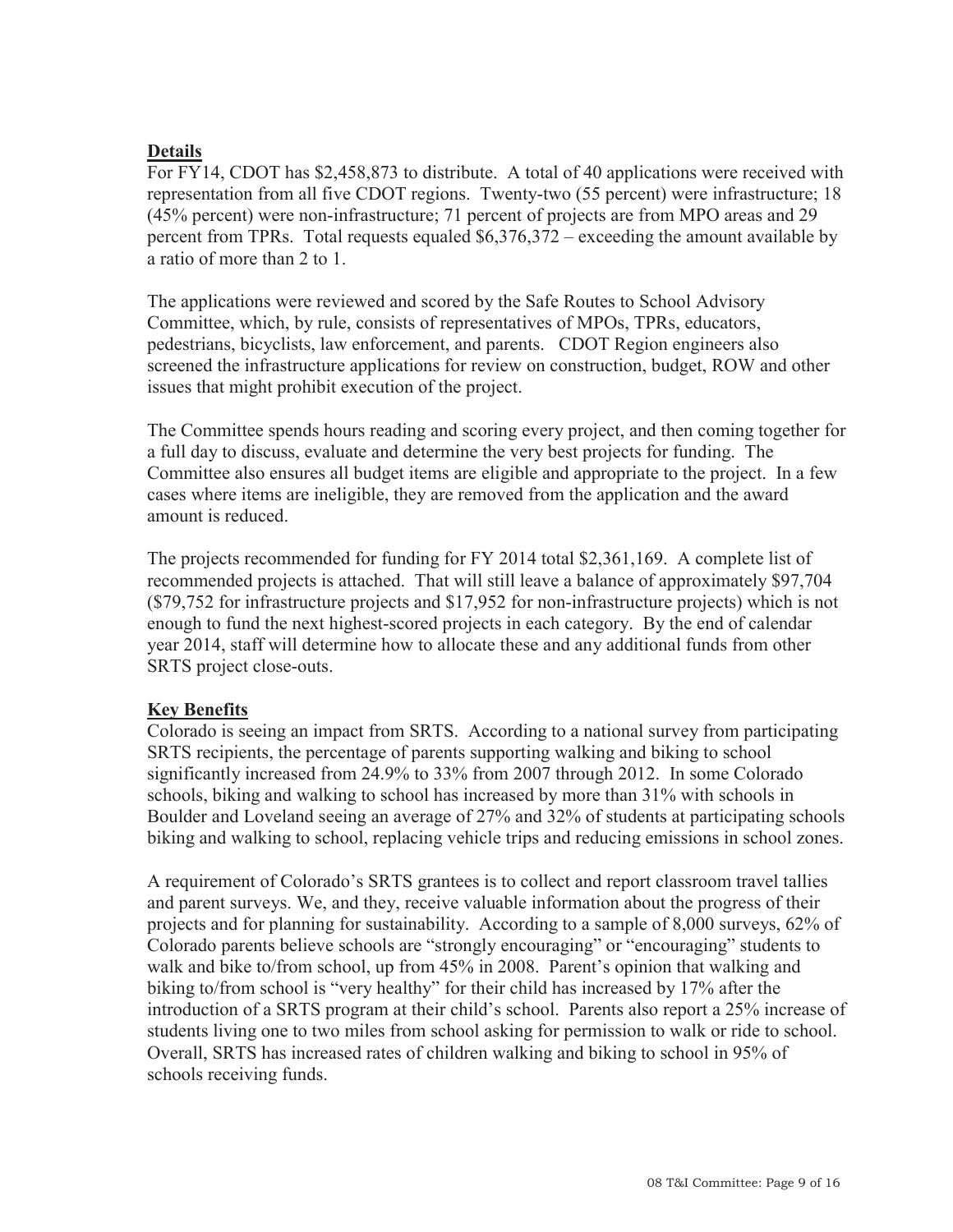### **Next Steps**

- Commission approval of the FY 2014 SRTS project list selected by the SRTS Advisory Committee.
- Implementation of projects.

## **Attachments**

- Resolution
- $\bullet$  Projects list
- SRTS Advisory Committee members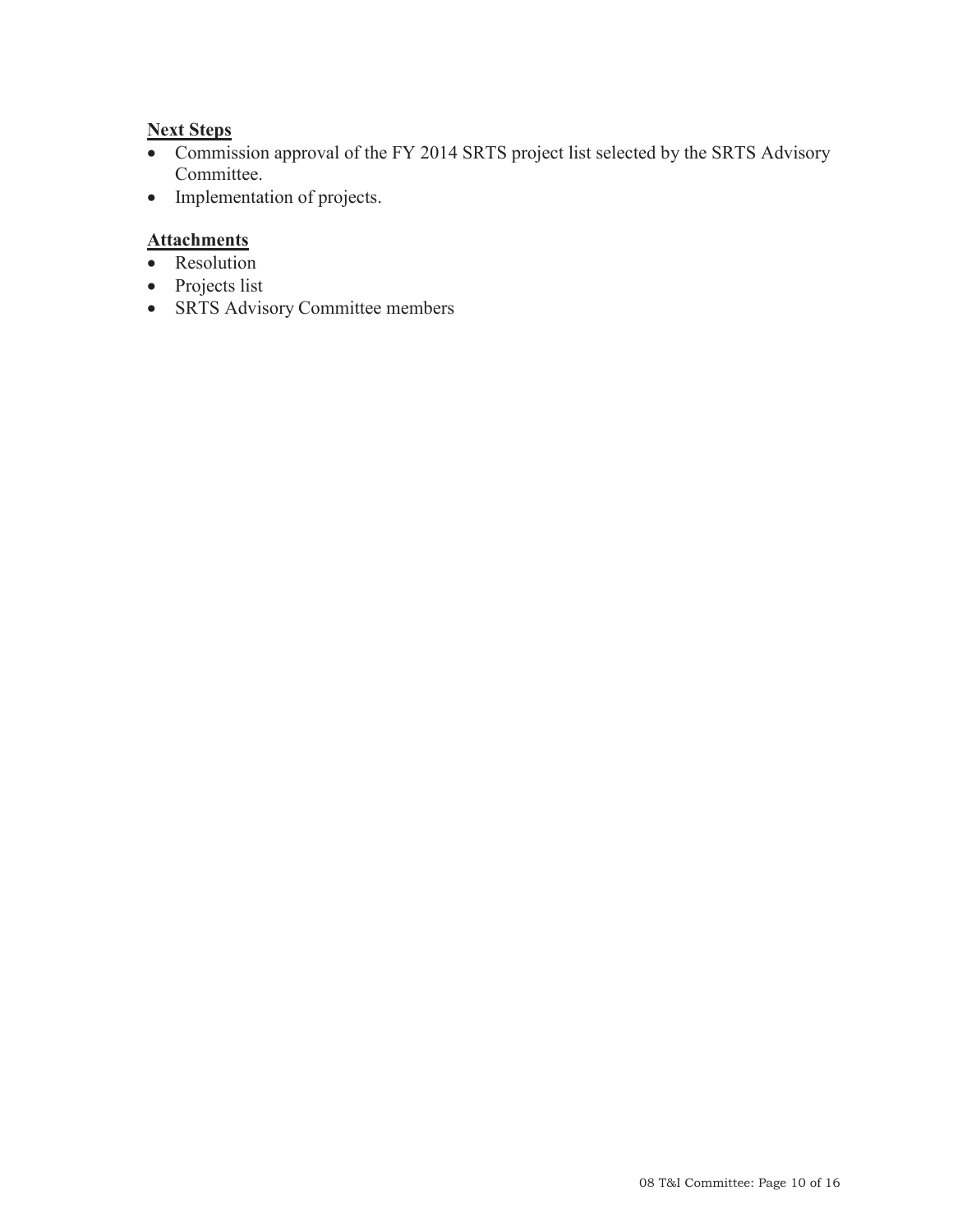# Recommended FY 2014 SRTS Projects Page 1 of 3<br>March 4, 2014

## **INFRASTRUCTURE**

| #<br>Application        | Applicant                                                        | Title<br>roject                                                                        | $\mathbf{g}$<br>ਤ<br>ਹ<br>Ñ.<br>unding | Region                  | <b>O/TPR</b><br>$\tilde{\mathbf{F}}$ | Non-Infr:<br>$\overline{\bullet}$<br><b>*Infra</b> | Final Score | $\sum_{i=1}^{n}$<br>Awarded | ount Awarded      | <b>Amount Available</b><br>\$2,078,861 | <b>Saltes</b>                                                                                                                      |
|-------------------------|------------------------------------------------------------------|----------------------------------------------------------------------------------------|----------------------------------------|-------------------------|--------------------------------------|----------------------------------------------------|-------------|-----------------------------|-------------------|----------------------------------------|------------------------------------------------------------------------------------------------------------------------------------|
| $\overline{\mathbf{4}}$ | <b>City of Littleton</b>                                         | <b>Berry Ave/Fed Blvd Ped</b><br><b>Safety Improvements</b>                            | \$119,606.00                           | $\mathbf{1}$            | <b>MPO</b>                           |                                                    | 70.000      | Y                           | $$119,606.00$ \\$ | 1,959,255.00                           |                                                                                                                                    |
| 30                      | <b>City of</b><br><b>Commerce City</b>                           | <b>East 72nd Ave Corridor</b><br><b>Infrastructure</b><br><b>Improvements</b>          | \$291,560.00                           | $\mathbf 1$             | <b>MPO</b>                           |                                                    | 66.250      | Y                           | $$284,618.00$ \\$ | 1,674,637.00                           | Adjusted for unallowed ROW<br>purchase.                                                                                            |
| 25                      | <b>City of Montrose</b>                                          | <b>Northside Elementary</b><br><b>SRTS Project</b>                                     | \$288,707.00                           | $3\phantom{a}$          | <b>TPR</b>                           |                                                    | 64.111      | Y                           | $$288,707.00$ \$  | 1,385,930.00                           |                                                                                                                                    |
| 26                      | <b>City of Durango</b>                                           | <b>Needham Elementary</b><br><b>Connect</b>                                            | \$299,985.00                           | $5\phantom{.}$          | <b>TPR</b>                           |                                                    | 63.587      | Y                           | $$291,885.00$ \\$ | 1,094,045.00                           | Adjusted for excess education<br>allowance.                                                                                        |
| 20                      | <b>City of Loveland</b>                                          | <b>Garfield ES Sidewalk</b><br><b>Improvements</b>                                     | \$112,533.00                           | $\overline{\mathbf{4}}$ | <b>MPO</b>                           |                                                    | 63.556      | Y                           | $$112,533.00$ \\$ | 981,512.00                             |                                                                                                                                    |
| 38                      | <b>City of Sheridan</b>                                          | <b>City of Sheridan's SRTS</b><br><b>Infrastructure</b><br><b>Improvements Project</b> | \$174,809.00                           | $\mathbf 1$             | <b>MPO</b>                           |                                                    | 60.875      | Y                           | $$174,809.00$ \\$ | 806,703.00                             |                                                                                                                                    |
| 29                      |                                                                  | <b>City of Thornton Brantner ES Trail</b>                                              | \$249,475.00                           | $\mathbf 1$             | <b>MPO</b>                           |                                                    | 60.444      | Y                           | $$237,475.00$ \\$ | 569,228.00                             |                                                                                                                                    |
| 10                      | <b>Town of Milliken</b>                                          | <b>Town of Milliken State</b><br><b>Highway 60 SRTS</b>                                | \$219,200.00                           | $\overline{\mathbf{4}}$ | <b>MPO</b>                           |                                                    | 60.000      | Y                           | $$219,200.00$ \\$ | 350,028.00                             |                                                                                                                                    |
| 31                      | <b>City of Boulder</b>                                           | <b>Hanover Multi-Use Path</b><br>project                                               | \$270,276.00                           | $\overline{\mathbf{4}}$ | <b>MPO</b>                           |                                                    | 58.778      | Y                           | $$270,276.00$ \\$ | 79,752.00                              |                                                                                                                                    |
|                         | <b>Town of</b><br><b>Crestone</b>                                | <b>Ped Pathway Network</b><br>Proj                                                     | \$300,000.00                           | $5\phantom{.0}$         | <b>TPR</b>                           |                                                    | 63.444*     | Y                           |                   |                                        | Overall a good project but<br>large cost to small impact.                                                                          |
| 27                      | <b>Summit County</b><br><b>Open Space &amp;</b><br><b>Trails</b> | <b>CR 450 SRTS</b>                                                                     | \$300,000.00                           | $\mathbf{3}$            | <b>TPR</b>                           |                                                    | 62.444*     | N                           |                   |                                        | Score just fell below level of<br>available funds for TPR<br>projects. May have utility<br>conflict.                               |
| $\mathbf{2}$            | <b>Town of</b><br><b>Kremmling</b>                               | <b>Kremmling MS Sidewalk</b>                                                           | \$294,287.00                           | $\mathbf{3}$            | <b>TPR</b>                           |                                                    | 62.000*     | N                           |                   |                                        | Project need evident. Weak<br>eval and little education; no ed<br>\$ included. Score just fell<br>below available funds.           |
| 22                      | <b>City of Florence</b>                                          | <b>AWARE Program</b>                                                                   | \$298,487.00                           | $\mathbf{2}$            | <b>TPR</b>                           |                                                    | 61.444*     | N                           |                   |                                        | Pedestrian only project. Some<br>concern about maintenance of<br>existing sidewalks. Score fell<br>just below the funds available. |
| 13                      | <b>City of</b><br>Northglenn                                     | "Mor" Safe to School                                                                   | \$191,664.00                           | $\mathbf 1$             | <b>MPO</b>                           |                                                    | 60.889      | N                           |                   |                                        | Demographics support need<br>but issues identified are<br>related more to traffic patterns<br>/ enforcement.                       |

| <b>Adjusted for unallowed ROW</b><br>purchase.                                                                                     |
|------------------------------------------------------------------------------------------------------------------------------------|
|                                                                                                                                    |
| Adjusted for excess education<br>allowance.                                                                                        |
|                                                                                                                                    |
|                                                                                                                                    |
|                                                                                                                                    |
|                                                                                                                                    |
|                                                                                                                                    |
| Overall a good project but<br>large cost to small impact.                                                                          |
| Score just fell below level of<br>available funds for TPR<br>projects. May have utility<br>conflict.                               |
| Project need evident. Weak<br>eval and little education; no ed<br>\$ included. Score just fell<br>below available funds.           |
| Pedestrian only project. Some<br>concern about maintenance of<br>existing sidewalks. Score fell<br>just below the funds available. |
| Demographics support need<br>but issues identified are<br>related more to traffic patterns<br>/ enforcement.                       |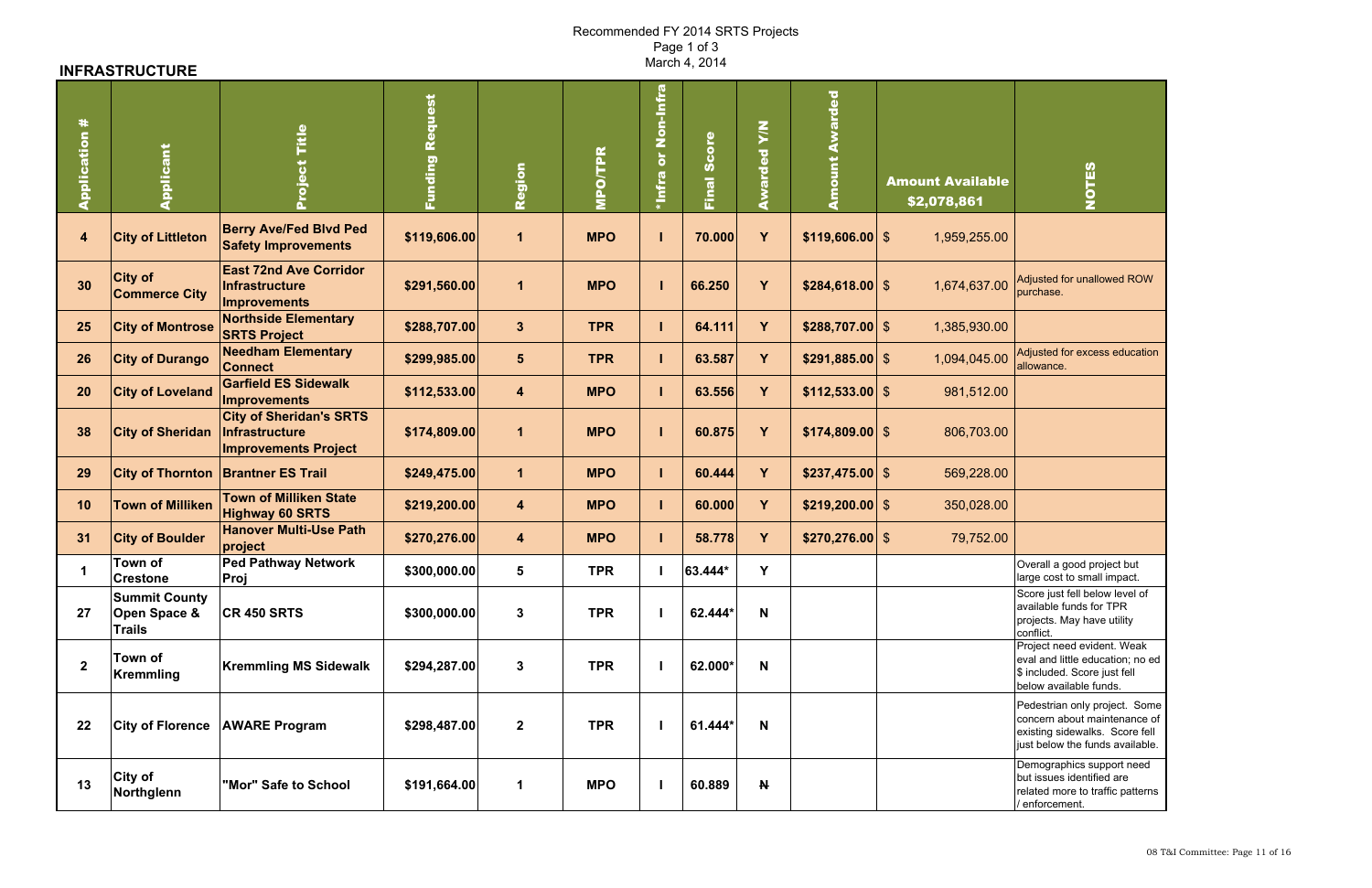| Need not as critical as other<br>projects. MPO not contacted. |
|---------------------------------------------------------------|
| CDOT not contacted for grant                                  |
| review.                                                       |
|                                                               |

Recommended FY 2014 SRTS Projects Page 2 of 3

|    |                                       |                                                                                            |              |                      |            | $1$ ugu $\sim$ 01 0                       |                |  |                                                                                                                  |
|----|---------------------------------------|--------------------------------------------------------------------------------------------|--------------|----------------------|------------|-------------------------------------------|----------------|--|------------------------------------------------------------------------------------------------------------------|
| 18 | <b>City of Colo</b><br><b>Springs</b> | <b>Midland Elementary</b><br><b>School Sidewalk/Traffic</b><br><b>Calming Improvements</b> | \$299,795.58 | $\mathbf{2}$         | <b>MPO</b> | <u>March<sub>1</sub>4, 2014</u><br>60.778 | $\mathbf{N}$   |  | Need not as critical as other<br>projects. MPO not contacted.<br>CDOT not contacted for grant<br>review.         |
| 16 | <b>City of Colo</b><br><b>Springs</b> | Cheyenne Mountain Jr<br><b>High Sidewalk/Crossing</b><br>Improvement                       | \$297,030.81 | $\mathbf{2}$         | <b>MPO</b> | 58.444                                    | <b>N</b>       |  | MPO not contacted. CDOT did<br>Inot review. 5' sidewalks<br>probably won't accommodate<br>bikers & walkers both. |
| 24 | <b>City of Bayfield</b>               | <b>Bayfield Elementary</b><br><b>Sidewalk Improvements</b>                                 | \$225,181.00 | $5\phantom{1}$       | <b>TPR</b> | 57.625                                    | N              |  | Problem not well defined. No<br>wellness policy. Ped but not<br>bike focus.                                      |
| 21 | <b>Eagle County</b>                   | <b>Pavilion Park Pedestrian</b><br>Path                                                    | \$235,669.50 | $\mathbf{3}$         | <b>TPR</b> | 56.778                                    | N <sub>1</sub> |  | Not seen as high need project.<br>Seems like GOCO project.                                                       |
| 39 | <b>Rocky Mtn Deaf</b><br>School       | <b>Rocky Mountain Deaf</b><br><b>School "Getting to School</b><br>Safe" Project            | \$134,076.97 | $\blacktriangleleft$ | <b>MPO</b> | 54.556                                    | N              |  | Project does not support SRTS to<br>get kids to walk/bike to school or<br>reducing vehicle usage.                |
| 23 | <b>Town of Mancos</b>                 | Highway 160 At-Grade<br><b>Pedestrian Crossing</b>                                         | \$136,791.00 | $5\phantom{1}$       | <b>TPR</b> | <b>DQ</b>                                 | $\mathbf{N}$   |  | Proof of all ROWs not icluded<br>in application as required.                                                     |

**\*Although some TPR projects ranked higher, statute requires funds be disributed on K-8 population; i.e., ~75% urban (MPO) and 25% rural (TPR)**



| <b>Application</b><br># | ant<br>$\mathbf{c}$<br><u>hiddy</u>                              | ž                                                                | Request<br><b>Funding</b> | Region                  | MPOTPR     | $\overline{\mathbf{5}}$<br>E<br>$\overline{\bullet}$<br>*Infra<br>Infra | $\overline{\bullet}$<br>ŏ<br>Ŭ,<br>Final | $\sum_{i=1}^{n}$<br><b>Ped</b> |                   | arded<br>Amount |                             | <b>Amount Available</b><br>\$380,012 |
|-------------------------|------------------------------------------------------------------|------------------------------------------------------------------|---------------------------|-------------------------|------------|-------------------------------------------------------------------------|------------------------------------------|--------------------------------|-------------------|-----------------|-----------------------------|--------------------------------------|
| 9                       |                                                                  | <b>City of Gunnison Gunnison RE1J SD SRTS</b>                    | \$22,325.00               | $\mathbf{3}$            | <b>TPR</b> | N                                                                       | 62.556                                   | Y                              | \$                | 22,325          | $\boldsymbol{\hat{\theta}}$ | 357,687                              |
| 40                      | <b>Montrose</b><br><b>County School</b><br><b>District RE-1J</b> | <b>SRTS After School</b><br><b>Program</b>                       | \$69,460.00               | $\overline{\mathbf{3}}$ | <b>TPR</b> | N                                                                       | 61.111                                   | $\mathbf{V}$                   | $\boldsymbol{\$}$ | 69,460          | \$                          | 288,227                              |
| 14                      | <b>City of Fort</b><br><b>Collins</b>                            | <b>Fort Collins SRTS</b>                                         | \$25,822.00               | $\overline{\mathbf{4}}$ | <b>MPO</b> | N                                                                       | 60.889                                   | Y                              | $\boldsymbol{\$}$ | 25,325          | \$                          | 262,902                              |
| 37                      | <b>City/County of</b><br><b>Denver</b>                           | <b>Denver SRTS</b>                                               | \$67,800.00               | $\mathbf 1$             | <b>MPO</b> | N                                                                       | 60.556                                   | Y                              | $\boldsymbol{\$}$ | 67,800          | $\boldsymbol{\$}$           | 195,102                              |
| 19                      | <b>City of Loveland</b>                                          | <b>T-n-T Tuesdays</b><br><b>Ed/Encouragement Prog</b>            | \$13,900.00               | $\overline{\mathbf{4}}$ | <b>MPO</b> | N                                                                       | 60.111                                   | Y                              | $\boldsymbol{\$}$ | 13,900          | \$                          | 181,202                              |
| 35                      | <b>Jeffco Public</b><br><b>Schools</b>                           | <b>Jeffco SRTS</b>                                               | \$45,500.00               | $\mathbf{1}$            | <b>MPO</b> | N                                                                       | 60.000                                   | Y                              | \$                | 45,500          | $\frac{1}{2}$               | 135,702                              |
| 36                      | <b>City of Sheridan</b>                                          | <b>City of Sheridan's SRTS</b><br><b>Ed &amp; Policy Project</b> | \$69,545.00               | $\vert$                 | <b>MPO</b> | N                                                                       | 59.625                                   | Y                              | $\boldsymbol{\$}$ | 69,545          | $\boldsymbol{\$}$           | 66,157                               |

#### **NON-INFRASTRUCTURE**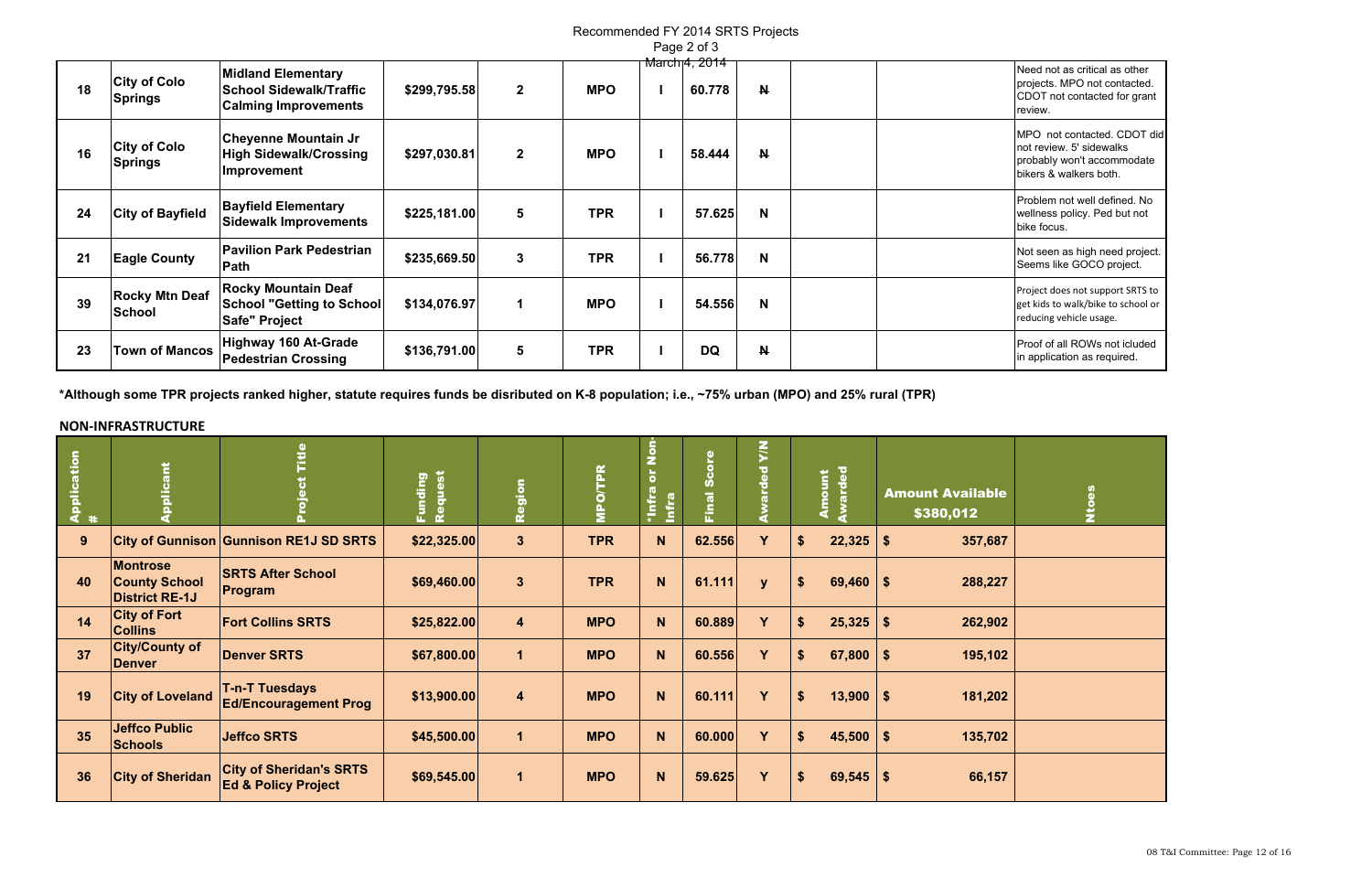Recommended FY 2014 SRTS Projects Page 3 of 3

| 34             | <b>Englewood</b><br><b>Schools</b>              | <b>Advancing SRTS in</b><br>Englewood                     | \$48,205.00  | $\mathbf 1$    | <b>MPO</b> | N | 58.889 | Y | \$<br>$48,205$ \$ | 17,952 |                                                                                                                                                        |
|----------------|-------------------------------------------------|-----------------------------------------------------------|--------------|----------------|------------|---|--------|---|-------------------|--------|--------------------------------------------------------------------------------------------------------------------------------------------------------|
| 32             | <b>Boulder Valley</b><br><b>School District</b> | <b>Project Crosswalk &amp; Bike</b>                       | \$92,000.00  | 4              | <b>MPO</b> | N | 58.222 | N |                   |        | Traffic counts, crash data don't<br>support need. Lots of good<br>components. Expensive for 5<br>schools.                                              |
| $\overline{7}$ |                                                 | Adams CO SD 50 District 50 Bike Program                   | \$22,350.00  | $\mathbf 1$    | <b>MPO</b> | N | 58.000 | N |                   |        | Enforcement component<br>needed to address identified<br>problems. Lacks clarity for<br>engaging parents/ caregivers.                                  |
| 33             | Adams-<br>Arapahoe 28J<br>(Aurora Public<br>SD) | <b>SRTS - Aurora Public SD</b>                            | \$28,080.00  | $\mathbf 1$    | <b>MPO</b> | N | 58.000 | N |                   |        | Existing SRTS program w/<br>high # of walkers. High<br>immigrant pop. that could<br>benefit from ed re rules/norms<br>re walk/bike.                    |
| 3              | <b>West Metro Fire</b>                          | <b>Getting to School Safely</b>                           | \$30,720.00  | $\mathbf 1$    | <b>MPO</b> | N | 58.000 | N |                   |        | Works w/ lots of schools-high<br>reach but low impact. No<br>student tally or parent surveys<br>to measure impact but does<br>look at emergency calls. |
| 6              | <b>Adams 12 Five</b><br><b>Star</b>             | <b>Adams 12 Five Star SRTS</b>                            | \$53,000.00  | $\mathbf 1$    | <b>MPO</b> | N | 57.778 | N |                   |        | Poor job defining need. Lacks<br>coordination w/ partners.                                                                                             |
| 28             | <b>Grand Valley</b><br><b>Bikes</b>             | <b>Grand Junction SRTS</b><br>Program                     | \$84,850.00  | $\mathbf{3}$   | <b>MPO</b> | N | 57.500 | N |                   |        | Good project. High avg walking<br>rate (28%). Other proj with<br>higher need.                                                                          |
| 17             | <b>City of Colo</b><br><b>Springs</b>           | <b>Signs of Life Mobile</b><br><b>Classroom Additions</b> | \$49,840.00  | $\mathbf{2}$   | <b>MPO</b> | N | 56.222 | N |                   |        | Project not clearly defined.<br>Most costs are for trailer; not<br>for student programming (3<br>hrs/school).                                          |
| 15             | <b>Thompson</b><br><b>School District</b>       | <b>District Safe Routes</b><br><b>Coordination</b>        | \$36,118.00  | 4              | <b>MPO</b> | N | 55.889 | N |                   |        | Have current strong program<br>with high impact. Other<br>programs have higher need.                                                                   |
| 5              | Colo Spgs SD 11 CSSD 11 SRTS                    |                                                           | \$33,000.00  | $\overline{2}$ | <b>MPO</b> | N | 55.444 | N |                   |        | Multiple student opptys thru-<br>out year. Only one partner. No<br>school Itrs of support. Problem<br>ID & budget not very detailed.                   |
| 11             | <b>City of</b><br>Longmont                      | <b>Longmont SRTS Program</b>                              | \$244,834.00 | 4              | <b>MPO</b> | N | 55.333 | N |                   |        | Well articulated issues/goals. 1<br>FTE request-not sustainable.<br>Excessive request for SRTS.                                                        |

|        | Infra                                   | Non-Infra                    | <b>TOTAL</b>         | $%$ of<br><b>Total</b> |  |  |
|--------|-----------------------------------------|------------------------------|----------------------|------------------------|--|--|
| MPO \$ | 1,418,517 \$                            |                              | 270,275 \$ 1,688,792 | 72%                    |  |  |
| TPR \$ |                                         | 580,592 \$ 91,785 \$ 672,377 |                      | 28%                    |  |  |
|        | \$1,999,109.00 \$362,060.00 \$2,361,169 |                              |                      |                        |  |  |
|        | 85%                                     | 15%                          |                      |                        |  |  |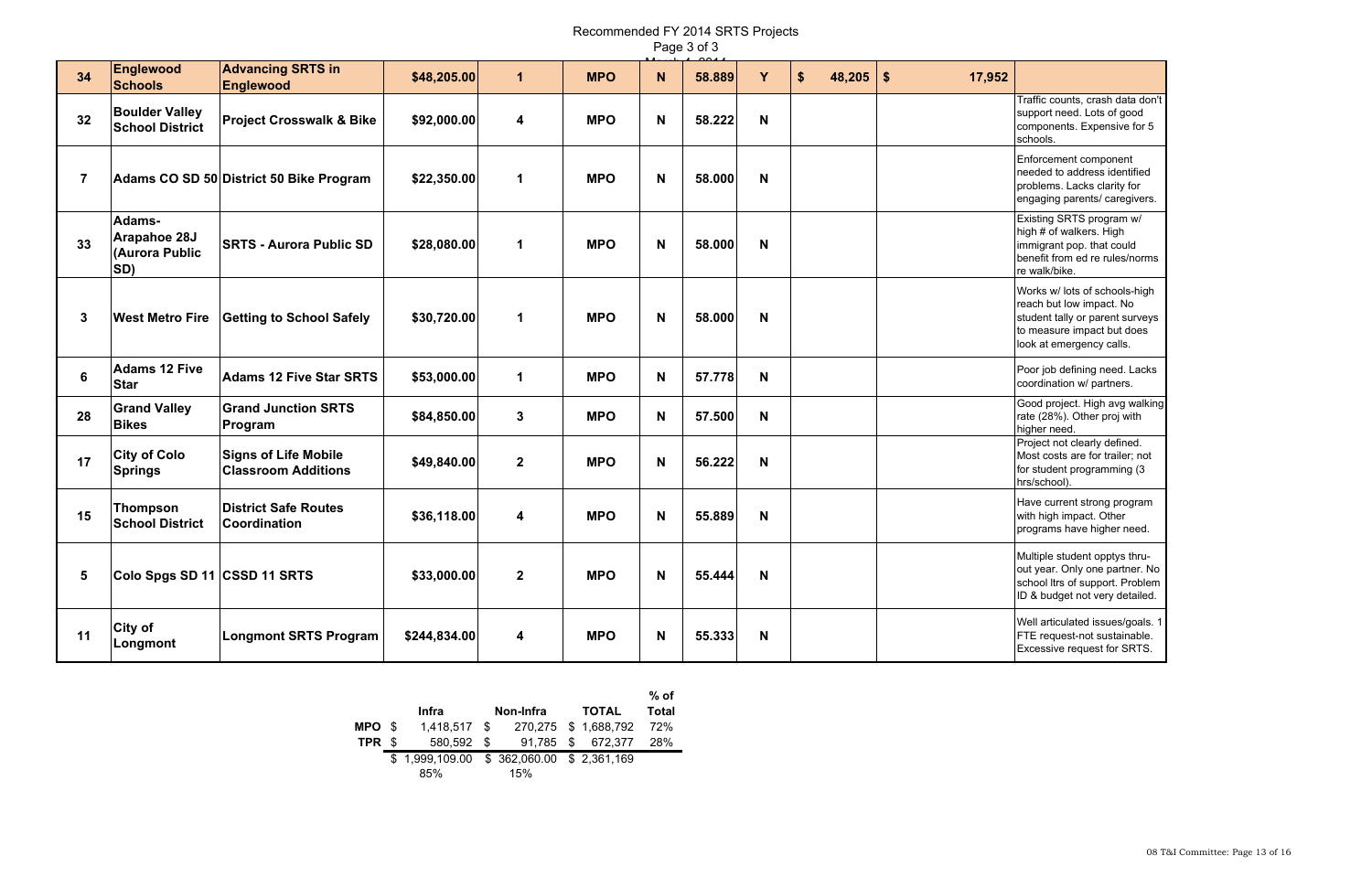# **SAFE ROUTES TO SCHOOL**

#### **2014 SRTS Advisory Committee Members:**

- $\bullet$ **Ken Simms**, Mesa County, Grand Valley MPO
- $\bullet$  **Aaron Fodge**, Colorado State University, North Front Range MPO
- $\bullet$ **Janet Hurby**, Routt County, Northwest TPR
- x **Miriam Gillow-Wiles**, Southwest Colorado Council of Governments, Southwest TPR
- **Tom Poe, Commerce City Police Department, Law** Enforcement Representative
- x **Jennifer Eisler Cooney**, Adams 12 School District Parent, Parent Representative
- x **Mary Monroe**, Trails 2000, Bicyclist Representative
- **Jessica Osborne**, GP RED, Pedestrian Representative
- **Sarah Mathew**, Colorado Dept. of Education, Educator **Representative**

By Colorado statute, allocation of funds is required in proportion to the geographic distribution of K-8 student population. This equates to allocating approximately 75% of the funds in urban areas and 25% to rural areas based upon 2005-07 American Community Survey data. CDOT averages this across funding years to assure that all selected projects are fully funded rather than awarding partial funding to a project to meet the percentages exactly each year.

| <b>FISCAL YEARS 2005 - 2014 SRTS ALLOCATIONS</b> |                   |                  |                                                                  |                                                     |                 |                             |                             |                           |               |                        |     |
|--------------------------------------------------|-------------------|------------------|------------------------------------------------------------------|-----------------------------------------------------|-----------------|-----------------------------|-----------------------------|---------------------------|---------------|------------------------|-----|
|                                                  | 2006*             | 2007             | 2008                                                             | 2009                                                | 2010<br>2011    |                             | 2012                        | 2013                      | 2014          | <b>TOTAL</b>           | %   |
| <b>MPOs</b>                                      | $$1,371,930$ \ \$ | $1,207,303$ \$   | $932,808$ \$                                                     | 1,238,025                                           | 1,563,262<br>S. | 2,060,844<br><b>S</b>       | 1,745,978<br><b>S</b>       | 1,324,719 \$<br>S.        | 1,688,792.00  | 13,133,661<br>S.       | 75% |
| <b>TRPs</b>                                      | $504,174$ \$      | $81,967$ \$      | $541,003$ \$                                                     | 499,403 \$                                          | $496,128$ \$    | 422,101                     | 754,022 \$<br>- \$          | $392,281$ \$              | 672,377.00    | 4,363,456<br>- S       | 25% |
|                                                  | \$1,876,104       | 1,289,270<br>∣S⊧ | \$1,473,811                                                      | \$1,737,428                                         | \$2,059,390     | \$2,482,945                 | 2,500,000<br>$\mathbb{S}^-$ | $$1,717,000$ \$           | 2,361,169     | 17,497,117<br>\$       |     |
|                                                  |                   |                  |                                                                  |                                                     |                 |                             |                             |                           |               |                        |     |
| <b>INFRA</b>                                     | $$1.456.434$ \ \$ | $996,326$ \$     |                                                                  | 1,198,208 \$ 1,347,176 \$ 1,457,403 \$ 1,713,232 \$ |                 |                             |                             | 1,989,462 \$ 1,186,181 \$ | 1,999,109.00  | <b>S</b><br>13,343,531 | 76% |
| <b>NON-INFRA</b>                                 | 419,670 \$<br>S.  | 292,944 \$       | 275,603 \$                                                       | 390,252 \$                                          | 601,987 \$      | 769,713 \$                  | $510,238$ \$                | 530,819 \$                | 362,060.00 \$ | 4,153,286              | 24% |
|                                                  |                   |                  | \$ 1,876,104 \$ 1,289,270 \$ 1,473,811 \$ 1,737,428 \$ 2,059,390 |                                                     |                 | 2,482,945<br>$\mathbb{S}^-$ | \$ 2,499,700                | $$1,717,000$ \$           | 2,361,169     | 17,496,817<br>S.       |     |
|                                                  |                   |                  |                                                                  |                                                     |                 |                             |                             |                           |               |                        |     |
|                                                  |                   |                  |                                                                  |                                                     |                 |                             |                             |                           |               |                        |     |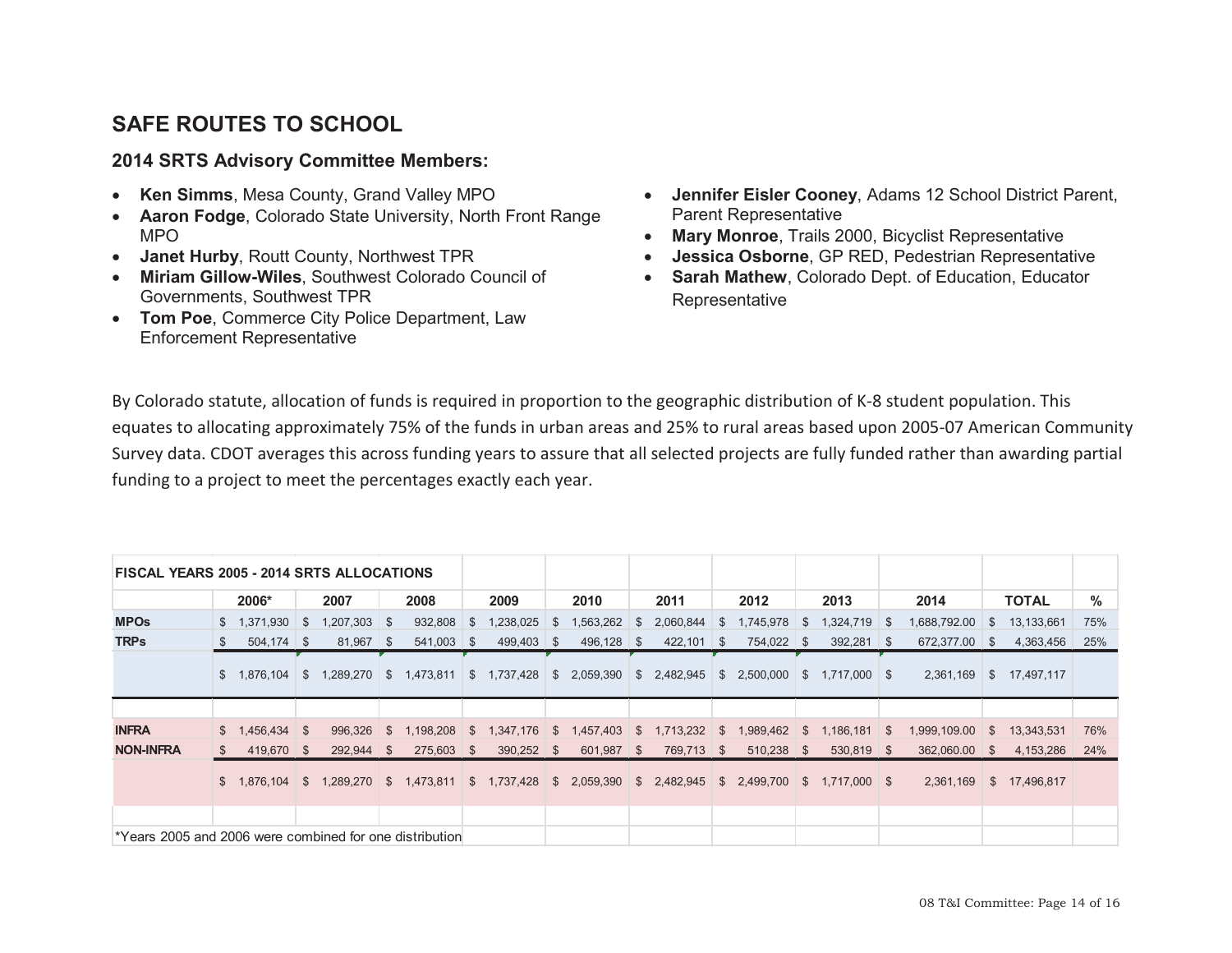|                                              | <b>SRTS Requested versus Awarded Projects</b>           |                 |                       |               |                |                |                       |             |               |                |         |              |
|----------------------------------------------|---------------------------------------------------------|-----------------|-----------------------|---------------|----------------|----------------|-----------------------|-------------|---------------|----------------|---------|--------------|
|                                              | <b>Amount</b>                                           | # Apps          |                       | <b>Funded</b> | #              | <b>Average</b> | <b>Funded Non-</b>    |             | #             | <b>Average</b> |         |              |
| Year                                         | <b>Requested</b>                                        | <b>Received</b> | <b>Infrastructure</b> |               | <b>Funded</b>  | <b>Award</b>   | <b>Infrastructure</b> |             | <b>Funded</b> | <b>Award</b>   |         | <b>TOTAL</b> |
| 2005-06                                      |                                                         |                 | \$                    | 1,456,434     | 20             | \$<br>74,329   | $\zeta$               | 419,670     | 9             | \$46,630       | \$      | 1,876,104    |
| 2007                                         | \$2,819,242                                             | 28              | \$                    | 996,326       | 8              | \$<br>131,322  | \$                    | 292,944     | 8             | \$37,492       | \$      | 1,289,270    |
| 2008                                         | $\zeta$<br>5,065,539                                    | 38              | \$                    | 1,198,208     | $\overline{9}$ | \$<br>131,023  | $\zeta$               | 275,603     | 9             | \$30,623       | \$      | 1,473,811    |
| 2009                                         | \$5,320,795                                             | 42              | \$                    | 1,347,176     | $\overline{7}$ | \$<br>192,454  | \$                    | 390,252     | 12            | \$32,521       | \$      | 1,737,428    |
| 2010+                                        | \$5,440,029                                             | 52              | \$                    | 1,457,403     | 9              | \$<br>161,934  | \$                    | 601,467     | 16            | \$37,592       | \$      | 2,058,870    |
| 2011                                         | \$6,400,000                                             | 52              | \$                    | 1,713,232     | 10             | \$176,859      | \$                    | 769,713     | 17            | \$45,209       | \$      | 2,482,945    |
| 2012                                         | \$6,000,000                                             | 44              | \$                    | 1,989,462     | 10             | \$<br>187,058  | \$                    | 510,238     | 15            | \$34,016       | $\zeta$ | 2,499,700    |
| 2013*                                        | \$3,509,701                                             | 29              | \$                    | 1,186,181     | 6              | \$197,697      | \$                    | 330,819     | 8             | \$41,377       | \$      | 1,517,000    |
| 2013**                                       |                                                         |                 | \$                    |               |                |                | \$                    | 200,000     | $\mathbf{1}$  |                | \$      | 200,000      |
| $2014+$                                      | \$6,376,372                                             | 40              | \$                    | 1,999,109     | 9              | \$222,123      | \$                    | 362,060     | 8             | \$45,257       | \$      | 2,361,169    |
| <b>TOTAL</b>                                 | \$40,931,678                                            | 285             | \$                    | 11,344,422    | 88             |                | \$                    | 4, 152, 766 | 103           |                |         | \$15,497,188 |
| Average                                      | \$5,116,460                                             | 35.6            |                       |               | 9.8            | \$139,186      |                       |             | 11.4          | \$33,940       |         | \$1,699,688  |
| % of Total                                   |                                                         |                 | 73.2%                 |               |                |                | 26.8%                 |             |               |                |         | 100%         |
|                                              |                                                         |                 |                       |               |                |                |                       |             |               |                |         |              |
| + - Includes curriculum project of \$70,000  |                                                         |                 |                       |               |                |                |                       |             |               |                |         |              |
| * - MAP-21 TAP funds used for 2013 projects  |                                                         |                 |                       |               |                |                |                       |             |               |                |         |              |
|                                              | ** - SAFETEA-LU funds funded the 2013 statewide project |                 |                       |               |                |                |                       |             |               |                |         |              |
| ± SAFETEA-LU Funds used for FY 2014 projects |                                                         |                 |                       |               |                |                |                       |             |               |                |         |              |